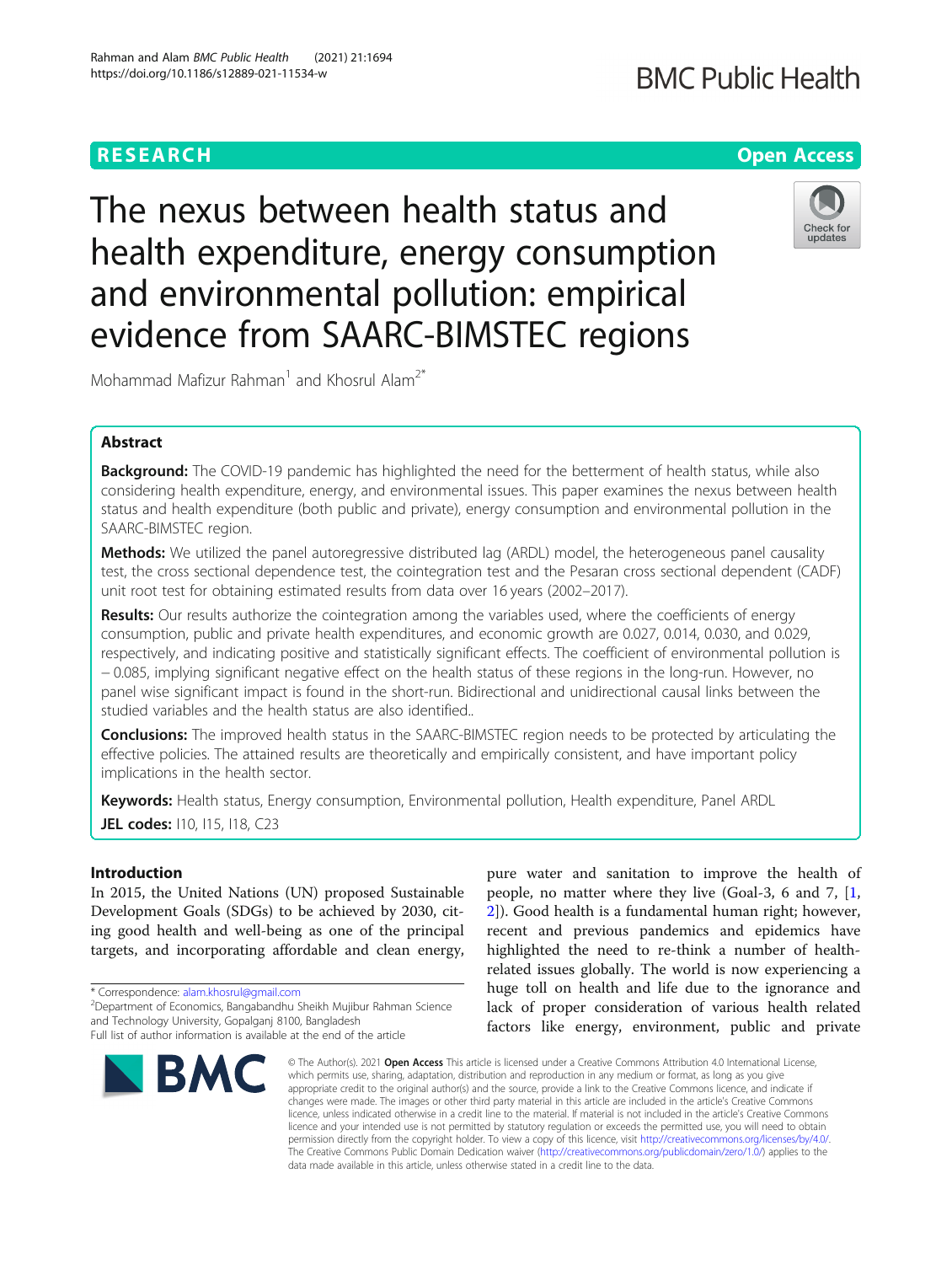health expenditures, hygiene, and sanitation. In many areas, health facilities have been found to be wanting, exacerbating those health-related issues. Therefore, ensuring better health facilities for all people to build a safer world has now become a prime policy goal across the globe. The challenges resulting from COVID-19 have made the implementation of these goals imperative.

In the SAARC-BIMSTEC region, health status, health expenditures, energy use, the environment and economic growth are essential considerations that require prioritization. This region comprises of ten emerging countries<sup>1</sup> covering a combined geographical area of 5,935,573.999  $km^2$  with a total population of 1959.45 million, many of whom are living in poverty (20.54% approximately), where awareness of health issues is low and therefore requires serious attention [[3\]](#page-10-0). In 2017, the average life expectancy at birth in this region was 71.18 years, the highest belonging to Thailand (76.68 years) and the lowest belonging to Afghanistan (64.13 years) [[3\]](#page-10-0). The average public and private health expenditures in 2017 were 38.27 and 55.15% respectively, out of the total current health expenditures (5.05% of GDP) in this region, which is an insignificant amount when placed into context [[3](#page-10-0)]. The average economic growth of this region in early 2017 was 5.63%, which improved over the year. Increased industrialization and urbanization may have played a critical role in this improvement [\[3](#page-10-0)]. In terms of energy utilization and carbon discharges in this region, the average per capita energy intake and  $CO<sub>2</sub>$  emissions in 2017 were 697.61 kg of oil equivalent and 1.[3](#page-10-0)6 metric tons  $[3-5]$  $[3-5]$ . As economic growth is increasing,, environmental pollution is also on the rise in these regions, which may exacerbate health condition of people. Therefore, careful attention on the issues of economic growth, public and private health expenditure, energy consumption and environmental pollution is crucial for the betterment of public health.

Previous studies that considered health status were largely inconclusive and thus, were of no help in formulating cohesive policies in the health sector. The differences of opinion may be due to the variety of methodologies, regions, countries, variables, and data, which create an enigmatic nexus between the related variables and the health status, creating the opportunity for further investigations for formulating and executing proper policy strategies. In this regard, our study is an effort to identify the decisive impact of health expenditure (both public and private), energy consumption and environmental pollution on the health status by utilizing various voguish econometric tools in the case of the panel of SAARC-BIMSTEC countries.

The key objectives of this study are:

- i. To identify the impact of health expenditure (public and private),  $CO<sub>2</sub>$  emissions, energy consumption, sanitation facilities, and economic growth on the health status in the SAARC-BIMSTEC region.
- ii. To detect the long-term and short-term associations, causality and dynamics among health status, health expenditure (public and private),  $CO<sub>2</sub>$  emissions, energy consumption, sanitation facilities, and economic growth.

The major contributions of this study are: (i) this is the first study, to the best of our understanding, that investigates the effects of public and private health expenditures, energy consumption,  $CO<sub>2</sub>$  emissions, economic growth, and sanitation facilities on the health status in the context of SAARC-BIMSTEC regions; (ii) the results are attained by employing various erudite econometric tools e.g. cross-sectional dependence test, CADF panel unit root test, Pedroni and Kao test, Pool Mean Group (PMG) or panel autoregressive distributed lag (ARDL) method, Dumitrescu and Hurlin causality test; and (iii) the outcomes will provide guiding principles for policy makers to ensure improved health status by espousing massive health expenditures (public and private), lower carbon emissions and energy consumption, and effective economic growth policies.

The study is designed in the following order: following the introduction, section 2 displays methods; section 3 explicates the results; section 4 analyzes the discussions; and section 5 presents the conclusion and policy implications.

### **Methods**

# Literature review

Previous studies have made an effort to assess and derive the most important factors relating to health and its nexus with the other elements that have been previously mentioned. Factors affecting health status are various. In this study, we will review the past literature in the context of our research objectives.

Various researchers  $([6–10]$  $([6–10]$  $([6–10]$  $([6–10]$  $([6–10]$ , among others) have noted the increased health expenditure that benefits health indicators like life expectancy, infant and child mortality rate, and crude death rate  $[6]$  $[6]$ . pointed out the significant positive effect of health care expenditure on life expectancy in developed countries due to well-judged spending; they however found the insignificant impact for developing countries because of lack of focus on quality rather than quantity of expenditure.). Similarly, applying panel data estimation technique, [[7](#page-10-0)] identified the

<sup>&</sup>lt;sup>1</sup>The SAARC-BIMSTEC countries are Afghanistan, Bangladesh, Bhutan, India, Maldives, Nepal, Pakistan, Sri Lanka, Myanmar and Thailand.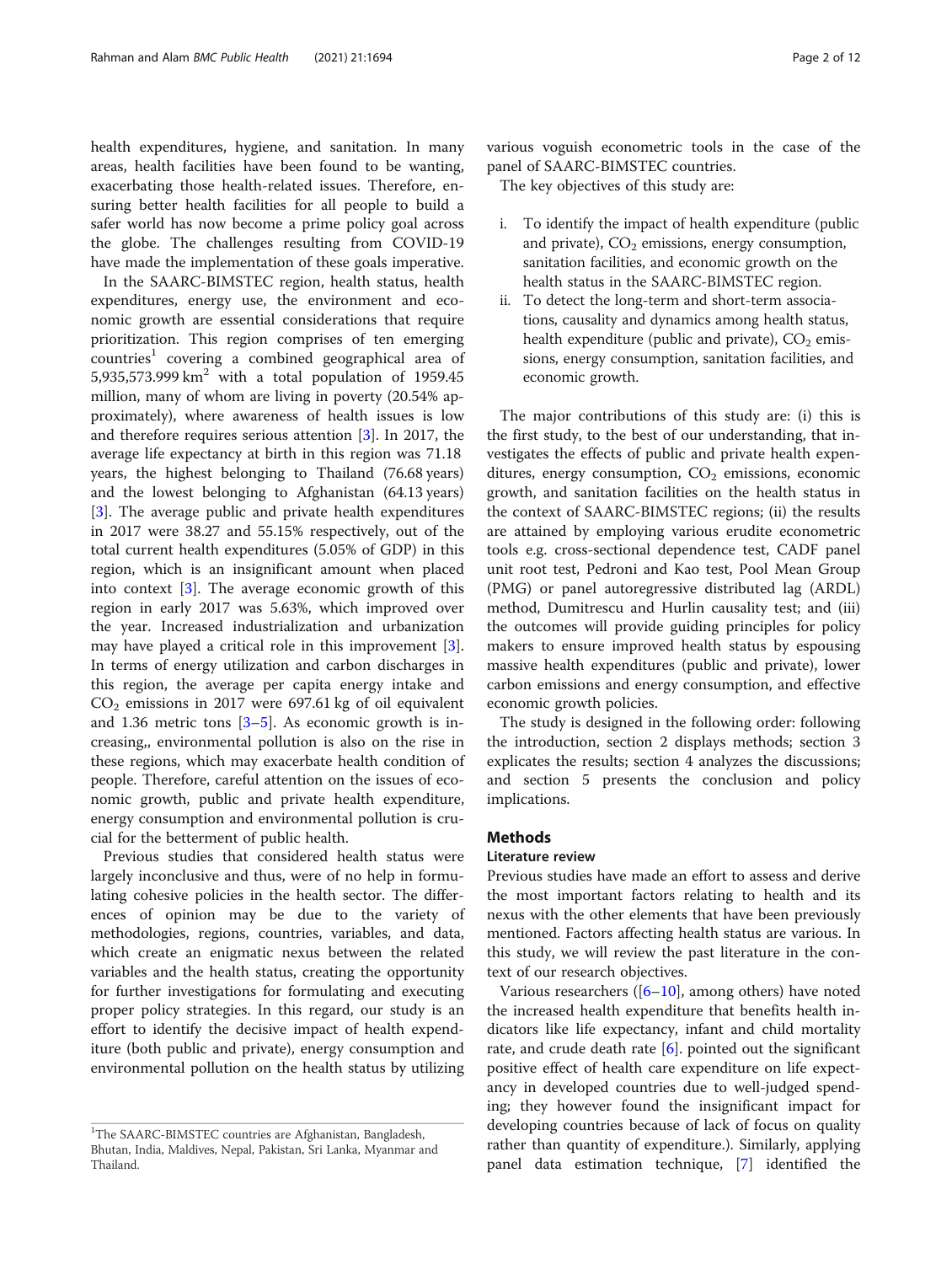positive impact of health expenditure on life expectancy in 175 countries during 1995–2010.. They also obtained significant country effects and important differences among the countries. In the same way, [\[8](#page-10-0)] ascertained the positive effect of health care expenditure on life expectancy at birth for both males and females, where the fixed effect model was used for 210 countries and regions over the period from 1995 to 2014 [\[9](#page-10-0)]. provided evidence that health expenditure positively affects health outcomes in the presence of high institutional quality in the context of 18 Middle Eastern and North African (MENA) countries for the period from 1995 to 2012, although they considered health expenditure to be a necessary but not sufficient requirement for better health status [[10\]](#page-10-0). also identified the significant influence of health expenditure on reducing chronic diseases, which results in lengthening life expectancy in the data of 13 countries with the instrumentation of parliament political composition.

In contrast, a number of researchers found unclear or insignificant relationships between health expenditure and health indicators (see  $[11-13]$  $[11-13]$  $[11-13]$  $[11-13]$  $[11-13]$ , among others). In this context, [\[11](#page-10-0)] conducted a study on the health care expenditure and the health outcomes nexus in the SAARC-ASEAN regions for the data period of 1995– 2014. They employed fixed effects, random effects and generalized method of moments (GMM) approaches, where they identified the positive impact of health expenditure on crude death rate and infant mortality rate but no significant impact on life expectancy at birth [[13\]](#page-10-0). found that health care expenditure did not improve health and advocated reallocating public health expenditure from medical expenditures to social programs in the USA to raise life expectancy and reduce death [\[12](#page-10-0)]. found a varying effect of health care spending on life expectancy due to the heterogeneity of social development across the 31 provinces of the China over the period 2000–2010 by employing geographically weighted regression analysis. Similarly, [\[14\]](#page-10-0) did not clearly observe any nexus between health expenditures and the length of life in case of the OECD from a sample of 560 pooled time-series and cross-section observations [\[15](#page-10-0)]. identified per capita health expenditure as a weak determinant whereas literacy, per capita income, and access to safe water supplies were identified as strong positive determinants on life expectancy from the multivariate crossnational analysis of 1990.

Ongoing debates show that there are conflicting opinions on whether emphasis should be on public or private health expenditure for ensuring better health facilities. In this context, [[16](#page-10-0)] found a positive effect of public health expenditure but a negative effect of private health expenditure on the life expectancy at birth for 195 countries for the data period of 1995–2014 where they used generalized method of moments (GMM) estimation technique. Using panel regression model for the data of 2000–2015, [\[17](#page-10-0)] also revealed that public health expenditure had a significant impact but private health expenditure had little or no significant impact on life expectancy in the context of three groups of selected middle or high income countries.. Similarly, [\[18\]](#page-10-0) found a higher impact of public health expenditure but a lower impact on life expectancy in the OECD countries over the period 1980–2000, while using cross-country fixed effects multiple regression analysis [[19\]](#page-10-0). revealed that higher public health expenditure lowered the mortality rate in Italy over the period 1999–2013; they applied a pooled cross-sectional time series study. On the other hand, employing ordinary least squares (OLS) regression, [[20\]](#page-10-0) identified the positive and statistically significant influence of private health expenditure but no significant impact of public health expenditure on life expectancy in Cameroon during 1980–2014; they also obtained the bidirectional and unidirectional causal links of private and public health expenditure, respectively. Similarly, while conducting a study in 31 European countries for the data period of 2014–2014,  $[21]$  $[21]$  found that although public health expenditure is not a key determinant of life expectancy, the social protection expenditures are important factors. A simple linear regression model was used for the study. Many other researchers pointed out the positive role of both public and private health care expenditures on health status. For example, [\[22](#page-10-0)] presented the strong positive link of both public and private health care expenditure with life expectancy, although public health spending had comparatively greater influence in case of 44 countries in sub-Saharan Africa using the panel data of 1995–2010 from the fixed and random effects panel regression models [\[23\]](#page-10-0). also found that both the public and private health expenditures reduced the maternal mortality rate, the under-five mortality rate, and the infant mortality rate in the MENA region because of effective government and private health spending on health care during 1990–2010. These findings were achieved with the aid of pooled ordinary least regression, random effects, and Hausman-Taylor instrumental variable models. Thus, the inconclusive interconnection between health expenditure and health status demands further investigation.

Energy is the life blood of the modern world, ensuring better living for people by making technological amenities available, and providing sophisticated and improved medical facilities. Energy consumption is another important factor that warrants investigation. Recently, several researchers ( $[24-27]$  $[24-27]$  $[24-27]$  $[24-27]$  $[24-27]$ , among others) have tried to ascertain the link between health status and energy consumption [[24\]](#page-10-0). discovered that energy consumption reduced and carbon emission increased child mortality in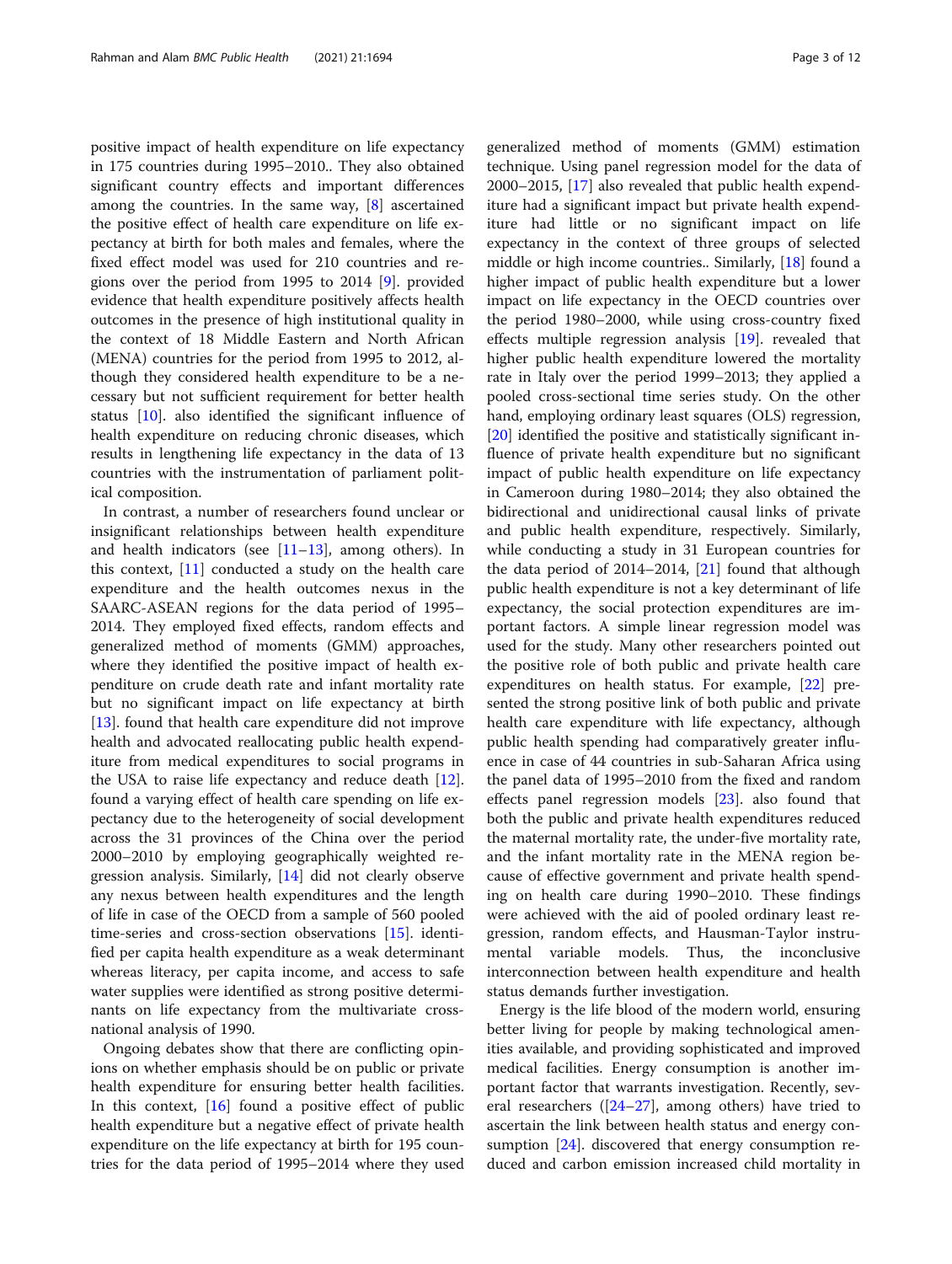23 African countries over the period 1999–2014.The findings were based on the baseline pooled OLS and system-generalized method of moments (GMM) estimators. Examining this concept in more detail, [[25](#page-10-0)] found that non-renewable energy consumption adversely affected life expectancy by raising the mortality rate, while renewable energy consumption reduced the mortality rate and extended life expectancy in 34 Sub-Saharan African countries where system- generalized method of moment (GMM) analysis was used over the period of 1995–2015. In the same way, using the bootstrap panel analysis of causality, [\[26](#page-10-0)] found a strong link between health and energy consumption in Africa, where in some African countries they found unilateral causality between energy use and life expectancy, and under-5 child mortality from the data of 1971–2010. Furthermore, [[27](#page-10-0)] employed longitudinal analysis techniques and found that declining energy intensity and increasing energy efficiency improved human well-being in the 12 Central and Eastern European (CEE) countries for the period of 1992–2010. Thus, further investigation on the link between energy consumption and health status is required for correct policy initiatives.

The effect of environmental pollution on health is now becoming another key concern, and some research relates clearly to this vital issue (see  $[8, 28-35]$  $[8, 28-35]$  $[8, 28-35]$  $[8, 28-35]$  $[8, 28-35]$  $[8, 28-35]$ , among others). Applying the panel least squares method, [[28](#page-10-0)] found the negative impact of  $CO<sub>2</sub>$  emissions on life expectancy at birth in 25 EU countries covering the period 1995–2013. Similarly, [[29](#page-10-0)] conducted a study on the effect of income inequality, globalization and environmental degradation proxied by  $CO<sub>2</sub>$  in Pakistan, covering the period 1980–2015. Using the auto regressive distributive lag (ARDL) model, they ascertained the significantly negative impact of environmental degradation on life expectancy [[30](#page-10-0)]. investigated the link between health financing,  $CO<sub>2</sub>$  emissions and life expectancy in Nigeria. Applying Bayer and Hanck's cointegration test for the data period 1970–2014, they found cointegration among variables but identified an insignificant negative impact of  $CO<sub>2</sub>$  emissions on life expectancy at birth. Similarly, by applying fixed effects and random effects models, [\[8](#page-10-0)] discovered an insignificant effect of  $CO<sub>2</sub>$  emissions on average life expectancy at birth in 210 countries and territories [[33](#page-10-0)]. conducted a study on the impact of environmental factors on health status in 12 countries of Southern African Development Community (SADC) during the period 2000–2008, where they considered  $CO<sub>2</sub>$  emissions per capita, access to improved water source, and access to improved sanitary facilities to measure environmental quality, and annual infant mortality rate to measure health status. By employing fixed effects and random effects regression analysis, they found that two environmentally related variables: access

to water and sanitary facilities had significant effects on reducing infant mortality whereas  $CO<sub>2</sub>$  emissions had an insignificant effect. Similarly, considering mortality as an indicator of public health status,  $[34]$  $[34]$  identified that  $CO<sub>2</sub>$ emissions significantly increase the death rate in case of top 20 industrialised countries of the world.

On the other hand, [\[36](#page-10-0)] obtained a significantly positive impact of  $CO<sub>2</sub>$  emissions on life expectancy in West Africa for the data period of 2000–2018 by applying two stages least squares econometric techniques [[32](#page-10-0)]. found an insignificant positive impact of  $CO<sub>2</sub>$  emissions on life expectancy in 136 countries covering the period 2002– 2010. Similarly, [[31\]](#page-10-0) employed ordinary least square (OLS) techniques and also found an insignificant positive linkage between  $CO<sub>2</sub>$  emissions and life expectancy in Nigeria over the period of 1995–2013. In addition, [[35\]](#page-10-0) found a bidirectional causal association between  $CO<sub>2</sub>$  emissions and infant mortality rate in India which validated the feedback causality. Furthermore, [[37\]](#page-11-0) found that the life expectancy increases while death rate reduces economic growth under the COVID-19 pandemic situation in Nigeria over the data period of 1989–2018.. Similarly,  $[38]$  $[38]$  found the reduction in  $CO<sub>2</sub>$  emissions while conducting a study considering the consequences of COVID-19 on the social isolation in the Chinese economy [[39\]](#page-11-0). also noted that under global pandemic (COVID-19) condition, the necessary arrangements of tele-health facilities can play significant role in improving the human health in case of African nations. However, they did not focus on various factors like public and private health expenditures, CO2 emissions and energy consumption explicitly on human health status. Therefore, the study relating to the interconnection between environment and health status is appealing and deserves more thorough investigation.

From the exploration of the aforementioned literature, it has been observed that the results are unconvincing and not encouraging to the expression of any appropriate policy initiatives towards ensuring better health status for the people. Moreover, the combined consideration of both public and private health expenditures, energy consumption and environmental pollution on health status is absent in most of the literature, especially in the SAARC-BIMSTEC region. Therefore, this study will fill the existing gaps and provide an expedient way of probing the impact of health expenditure, energy consumption and environmental pollution on health status and the articulation of proper policy implications.

#### Study selection

Theoretical or empirical rationale for choosing the variables The theoretical justification for this study may be linked with various well-known theories e.g. human capital theory suggested by  $[40]$  $[40]$  ( $[24, 41, 42]$  $[24, 41, 42]$  $[24, 41, 42]$  $[24, 41, 42]$  $[24, 41, 42]$ ); the health care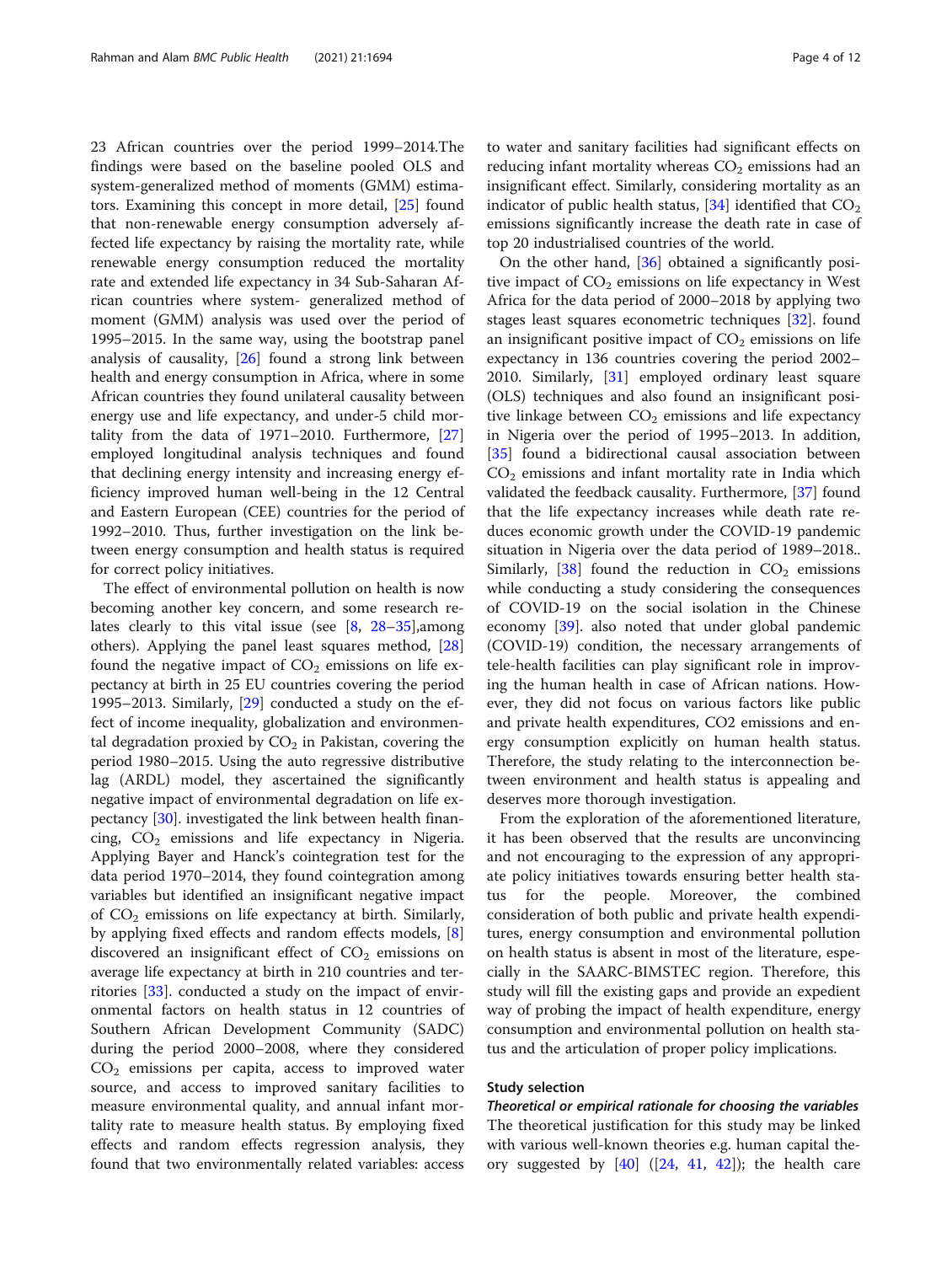model recommended by [[43](#page-11-0), [44\]](#page-11-0) ([[22,](#page-10-0) [24,](#page-10-0) [40](#page-11-0), [43,](#page-11-0) [44](#page-11-0)]); and the inclusion of human capital in the neoclassical endogenous growth model by [\[45](#page-11-0)] ([[22](#page-10-0), [45](#page-11-0)]).

The core rationale for selecting the variables is:: (i) a combination of public and private health expenditures ensure better health status; (ii) energy consumption creates enough facilities to obtain good health status; (iii) excessive carbon emissions are detrimental to better health outcomes; (iv) economic growth offers improved amenities for safeguarding health status; and (v) effective sanitation facilities contribute to improved health status.

The empirical rationale for selecting our variables is mainly on the basis of the data availability, and past and existing literature. We have accessed the data on the variable life expectancy at birth to determine the health status following [\[11,](#page-10-0) [16,](#page-10-0) [20,](#page-10-0) [46\]](#page-11-0), and others; public and private health expenditures are considered following [\[7](#page-10-0), [8,](#page-10-0) [11\]](#page-10-0), and others; energy consumption in the line of [[24](#page-10-0)–[27](#page-10-0)], among others; the carbon emissions to denote environmental pollution in the line of [[8](#page-10-0), [30](#page-10-0), [31](#page-10-0), [35](#page-10-0)], among others; per capita GDP as a proxy of economic growth following  $[11, 24]$  $[11, 24]$  $[11, 24]$  $[11, 24]$ , and others, and the sanitation facilities following [[11,](#page-10-0) [22](#page-10-0)], among others.

The identification of our variable is as follows:

HS: Health status PUH: Public health expenditure PVH: Private health expenditure ENC: Energy consumption  $CO<sub>2</sub>$ : Carbon emissions PerGDP: Per capita gross domestic product SAN: Sanitization facilities

#### Variables and data

To conduct our study, we have utilized the health status as a dependent variable; as a proxy of this, variable life expectancy at birth is used. The independent variables are public and private health expenditures, carbon emissions, energy consumption, sanitation facilities, and economic growth. Both public and private health expenses are taken as a percentage of current health expenditures; energy consumption is considered to be a per capita oil equivalent, and the carbon emissions variable is taken as metric tons per capita. Per capita gross domestic product (GDP) is used as the proxy variable for economic growth, the, and the sanitation variable is considered as the basic sanitation use by the % of total population.

In this study, we used data provided by the World Development Indicator [[3\]](#page-10-0) from the World Bank for the years 2002–2017. However, due to the lack of data of energy use in case of Afghanistan, Bhutan and the Maldives, we have taken figures from the data  $(2002-2017)$  of  $[5]$  $[5]$  data world atlas. For all other

countries beyond WDI, carbon emission and energy consumption data for the period of 2015–2017 were collected from [[5](#page-10-0)] data world atlas and [[4\]](#page-10-0) statistical review. For our estimation, we have used two wellknown statistical software packages, STATA-16 and E-views-10.

The model used for empirical estimation is depicted below:

$$
HS = f (PUH, PVH, ENC, CO2, PerGDP, SAN) (1)
$$

After converting all the variables of the eq. (1) into natural logarithmic form, we will obtain the elasticity of every variable from the coefficient values. Therefore, the eq. (1) can be depicted as:

$$
\begin{array}{l} \text{LNHS}_{t}=\alpha+\beta_{1}\text{LNPUH}_{t}+\beta_{2}\text{LNPVH}_{t}\\+\beta_{3}\text{LNENC}_{t}+\beta_{4}\text{LNCO2}_{t}\\+\beta_{5}\text{LNPerGDP}_{t}+\beta_{6}\text{LNSAN}_{t}++\epsilon_{t}\end{array}\quad(2)
$$

Where,  $\alpha$  is the intercept, and  $\beta_1$ ,  $\beta_2$ ,  $\beta_3$ ,  $\beta_4$ ,  $\beta_5$ ,  $\beta_6$  are coefficients and  $\varepsilon_t$  is the error term.

#### Econometric approach

In this study we applied various econometric techniques for the purpose of estimation. We employed the following tests: a cross-sectional dependence test to observe the shock effect; CADF panel unit root test to confirm the stationarity of variables; the  $[47-49]$  $[47-49]$  $[47-49]$  $[47-49]$  $[47-49]$  cointegration tests to measure the equilibrium association; the panel pooled mean group (PMG) or panel ARDL method to estimate the long and short term equilibrium effects; and [\[50](#page-11-0)] heterogeneous panel causality to discover the direction of causality.

Cross-sectional dependence Cross-sectional dependence of the variables may appear due to the prevalence of analogous geographic, economic, historical, ethnic and political jolts; hence these jolts should be checked before the detection of the unit root. In this study, we have utilized four renowned cross-sectional dependency tests: [\[51\]](#page-11-0) BP LM, [[52\]](#page-11-0) scaled LM, [\[52\]](#page-11-0) CD, and [[53](#page-11-0)] biased-corrected scaled LM.

To examine the cross-sectional dependence among the panel data, the below model is suggested by [\[51](#page-11-0)]:

$$
CD_{BP} = \sum_{i=1}^{N-1} \sum_{j=i+1}^{N} \widehat{p}_{ij}^{2}
$$

To overcome the limitations of the above, [\[52\]](#page-11-0) develops the following LM statistics: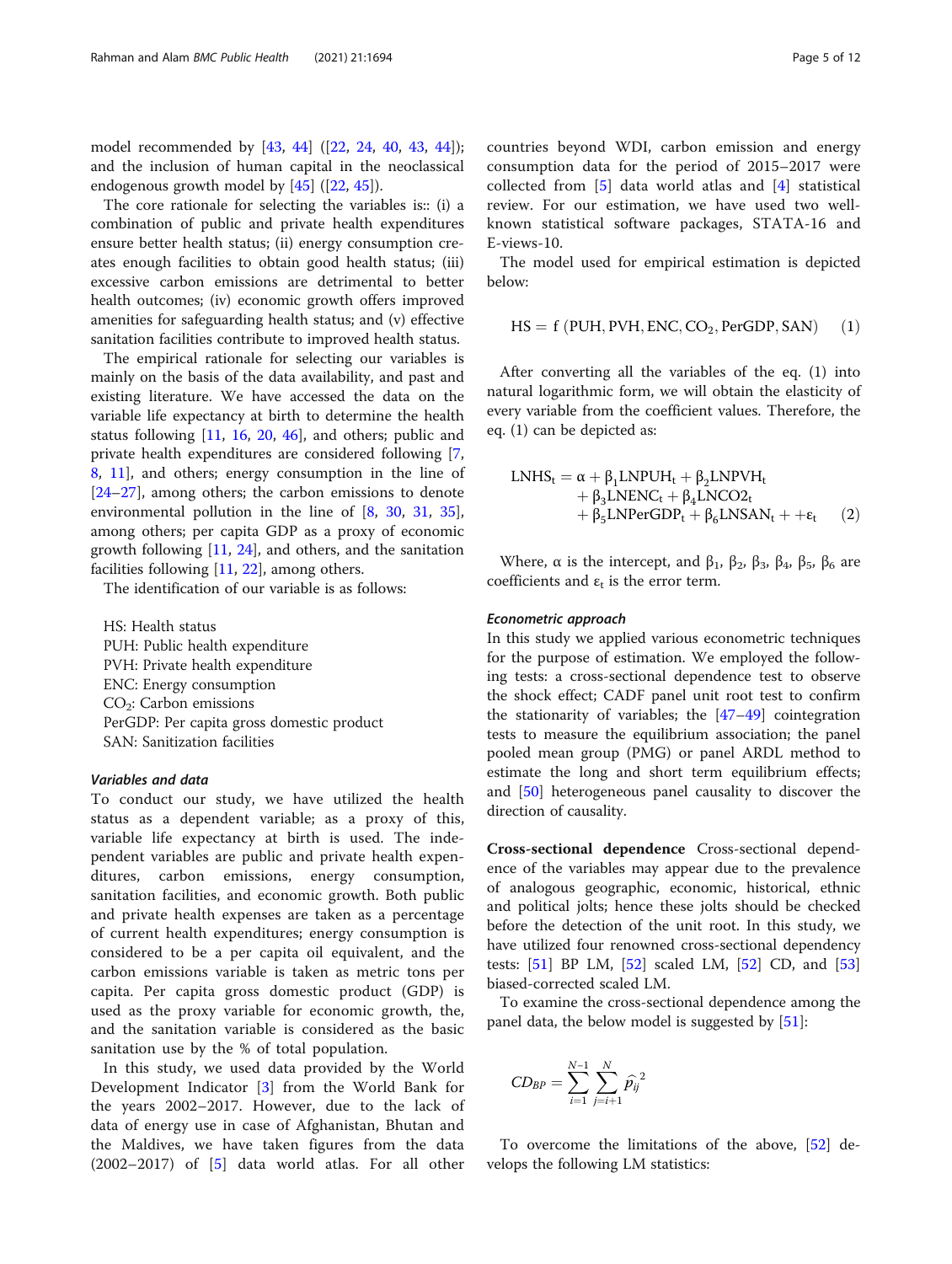$$
CD_{LM} = \sqrt{\frac{1}{N(N-1)}} \sum_{i=1}^{N-1} \sum_{j=i+1}^{N} (\hat{p}_{ij}^{2}-1)
$$

[[52\]](#page-11-0) further recommends that if the cross-sectional size is greater than the time dimension, the following test statistic can be used instead:

$$
CD = \sqrt{\frac{2T}{N(N-1)}} \sum_{i=1}^{N-1} \sum_{j=i+1}^{N} \widehat{p}_{ij}^{2}
$$

From the simple asymptotic bias correction, the scaled LM test as recommended by [[53\]](#page-11-0) is:

$$
CD_{BC} = \sqrt{\frac{1}{N(N-1)}} \sum_{i=1}^{N-1} \sum_{j=i+1}^{N} (\hat{p}_{ij}^{2} - 1) - \frac{N}{2(T-1)}
$$

Where  $\hat{p}_{ii}$  specifies a correlation among the errors. In this test the null hypothesis is  $H_0$ : no cross-sectional dependence whereas the alternative hypothesis is  $H_1$ : cross-sectional dependence.

Panel unit root test Detection of unit root in the series of variables is essential to estimate it in the PMG or panel ARDL model. In this regard, we have used the crosssectional augmented Dickey-Fuller (CADF) test because of the consideration of cross-sectional panel data following the methodology of [\[54](#page-11-0)] under the following equation:

$$
\Delta x_{it} = \alpha_i + p_1 x_{it-1} + \delta_1 \overline{x}_{t-1} + \sum_{j=0}^n \eta_{ij} \Delta \overline{x}_{it-1} + \sum_{j=0}^k \Psi_{ij} \Delta x_{it-1} + \varepsilon_{it}
$$

Where,  $\bar{x}_{t-1}$  and  $\Delta \bar{x}_{it-1}$  indicate the cross-sectional averages of lagged levels and first difference individual series respectively.

Co-integration test For co-integration among the variables, a residual based cointegration test as advised by [[47,](#page-11-0) [48\]](#page-11-0) has been employed on the basis of two varieties: panel test and group test. The panel test has four statistics under the within dimension: panel PP, panel rho, panel v and panel ADF, whereas the group test has three statistics under the between dimension: group PP, group rho and group ADF. It is considered that the mentioned statistics are standard, normally and asymptotically distributed residuals based on the following long-term model:

$$
Y_{it} = a_i + \zeta_i + \sum_{j=1}^m \Psi_{ji} X_{jit} + \varepsilon_{it}
$$

The construction of the appraised residuals is as under:

$$
\varepsilon_{it} = p_i \varepsilon_{it-1} + u_{it}
$$

The comparison is made based on the maximum likelihood panel cointegration statistics considering no cointegration among the variables as the null hypothesis. The cointegration system for panel data recommended by  $[47, 48]$  $[47, 48]$  $[47, 48]$  $[47, 48]$  is as follows:

$$
Y_{it} = a_i + \Psi X_{it} + \varepsilon_{it}
$$

We have also used another co-integration test to observe the homogenous nexus as suggested by [\[49](#page-11-0)] under two types of test: the Dickey-Fuller and the Augmented Dicky Fuller, where no co-integration among the variables as the null hypothesis is assumed.

Pool mean group or panel ARDL estimation To identify the dynamic nexus between health status and public and private health expenditures, carbon emissions, energy consumption, sanitation facilities, and economic growth, we have utilized the pool mean group (PMG) or panel autoregressive distributed lag (ARDL) method under the following equation:

$$
\Delta(Y_{i})_t = \sum_{j=1}^{p-1} \eta_j^i \Delta(Y_i)_{t-1} + \sum_{j=1}^{q-1} \rho_j^i \Delta(X_i)_{t-1} + \Lambda^i [(Y_i)_{t-1} - {\Psi_0^i + \Psi_0^i(X_i)_{t-1}}] + \varepsilon_{i,t}
$$

Where, Y is the health status. X is the set of explanatory variables comprising public and private health expenditures, energy use,  $CO<sub>2</sub>$  emissions, economic growth, and sanitation facilities. The short-term coefficients of dependent and independent variables are symbolized respectively by  $\eta$  and  $\rho$ , where the long-term coefficients are denoted by Ψ. The speed of adjustment towards long-term affiliation is denoted by , and the time-varying error term by  $\varepsilon$ . We have used the subscript i to determine country and t for time. The longterm growth regressions are shown within the square brackets.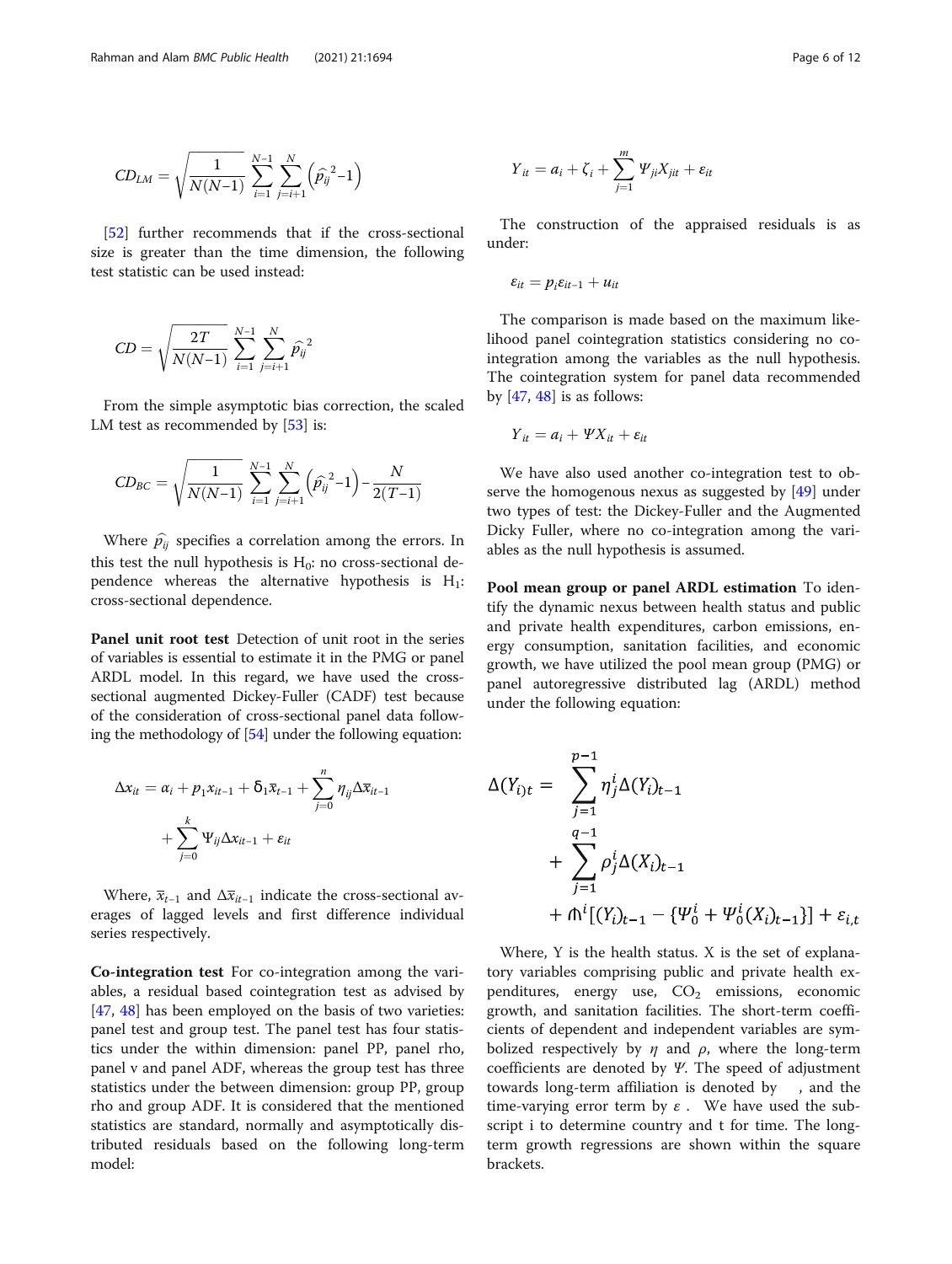Heterogeneous panel causality test To perceive the short-term bivariate causal association among the variables we have adopted the [[50\]](#page-11-0) heterogeneous panel causality test that considers the cross-sectional dissimilarities under the following model:

$$
y_{it} = a_i + \sum_{j=1}^{J} \eta_i^{\ d} y_{i,t-J} + \sum_{j=1}^{J} \rho_i^{\ d} x_{i,t-J} + \varepsilon_{i,t}
$$

The  $x_{i,t}$  and  $y_{i,t}$  denote the observations of two stationary variables of individual i in period t, j exposes the lag length,  $\eta_i^{(j)}$  displays the autoregressive parameter, and  $\rho_i^{(J)}$  designates the regression coefficient varying within the groups. The identical lag order J for all individuals is considered so that the panel may be balanced. It is a fixed coefficient, normally distributed and permits the case of heterogeneity.

This test assumes no causality as the null hypothesis and the existence of causality between variables as the alternative hypothesis, as under:

$$
H_o: K_i = 0 \t H_1 = 1, ...N
$$
  
\n
$$
H_1: K_i = 0 \t H_1 = 1, ... , N_I
$$
  
\n
$$
K_i \pm 0 \t H_1 = N_1 + 1, N_1 + 2, ... , N
$$

Here,  $N_1$  represents the unknown parameter that fulfils the condition  $0 \leq N_1 / N < 1$ . The ratio of  $N_1 / N$  ought to be lower than 1, because  $N_1 = 0$  indicates causality for all individuals in the panel, whereas,  $N_i = N$  means no causality, so that we failed to reject the null hypothesis.

#### Results

# Descriptive statistics

In Table 1, the results of the descriptive statistics of our considered variables are displayed in natural logarithmic form. We have found that the mean, median, maximum, minimum, and standard deviation values of the health status are 4.224, 4.218, 4.361, 4.039, and 0.076 respectively. The mean values of public health expenditure, private health expenditure, energy consumption,  $CO<sub>2</sub>$ 

emissions, per capita GDP, and sanitation facilities are, consecutively, 3.263, 3.966, 6.080, − 0.398, 7.289, and 4.016, and their standard deviations are, consecutively, 0.827, 0.494, 1.032, 1.093, 0.893, and 0.431.

#### Cross-sectional dependence test results

We have reported the values of four types of crosssectional dependence tests and their probabilities in Table [2.](#page-7-0) All the variables except public health expenditure have confirmed the significance in all four tests, which has assured three tests. From the Table [2](#page-7-0) we can observe that the probability values of our studied variables are at different levels and can therefore reject the null hypothesis of cross-sectional independence.

#### Unit root test results

To detect the presence of the unit root we have employed the cross-sectional ADF unit root test (CADF) as per the methodology of  $[54]$  $[54]$ , due to the contemplation of the cross-sectional dependence issue. By applying the constant only we have found that the LNHS, LNPUH, and LNSAN have no unit root at level, where the LNENC, LNCO<sub>2</sub>, LNPVH, LNPERGDP have unit root at level but no unit root at their first difference (Table [3\)](#page-7-0). As per the methodology of [\[55](#page-11-0)], we may utilize the ARDL model in case the series has no unit root or stationary at level  $I(0)$ , at first difference  $I(1)$  or both, but none may be stationary at secondary difference  $I(2)$ .

#### Cointegration test results

To investigate the prevalence of the long-term nexus between health status and health expenditure (both public and private), energy consumption, environmental pollution, economic growth, and sanitation we have taken the assistance of two kinds of panel cointegration tests as proposed by [[47](#page-11-0)–[49](#page-11-0)]. Both tests have assured the existence of long-term cointegration among our studied variables, and are therefore suitable to evaluate the parameters of the dynamic error correction model by applying the panel ARDL model or the PMG method  $(Table 4)$  $(Table 4)$ .

|              | <b>LNHS</b> | <b>LNPUH</b> | <b>LNPVH</b> | <b>LNENC</b> | LNCO <sub>2</sub> | <b>LNPERGDP</b> | <b>LNSAN</b> |
|--------------|-------------|--------------|--------------|--------------|-------------------|-----------------|--------------|
| Mean         | 4.224       | 3.263        | 3.966        | 6.080        | $-0.398$          | 7.289           | 4.016        |
| Median       | 4.218       | 3.231        | 4.221        | 6.120        | $-0.406$          | 7.060           | 4.055        |
| Maximum      | 4.361       | 4.336        | 4.455        | 7.700        | .530              | 8.963           | 4.599        |
| Minimum      | 4.039       | $-0.115$     | 2.661        | 2.979        | $-3.259$          | 5.800           | 2.989        |
| Std. Dev.    | 0.076       | 0.827        | 0.494        | .032         | 1.093             | 0.893           | 0.431        |
| Observations | 160         | 160          | 160          | 160          | 160               | 160             | 160          |

Note: All the variables are converted into the natural logarithm form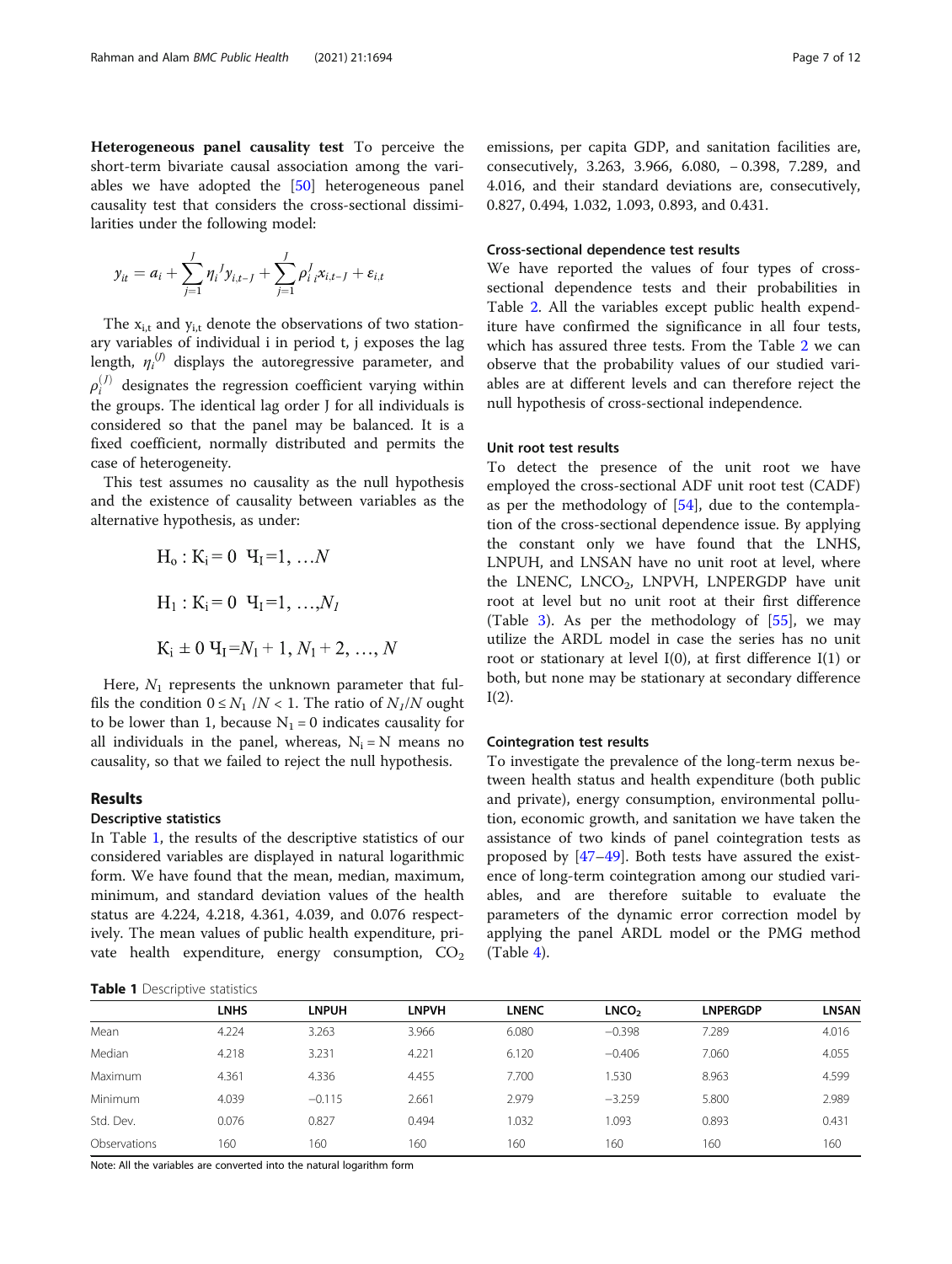| <b>Variables</b>  | Breusch-Pagan LM   | Pesaran scaled LM   | <b>Bias-corrected scaled LM</b> | Pesaran CD          |
|-------------------|--------------------|---------------------|---------------------------------|---------------------|
| <b>LNHS</b>       | 705.850*** (0.000) | $69.600***$ (0.000) | 69.326*** (0.000)               | 26.566*** (0.000)   |
| LNPUH             | 171.068*** (0.000) | 13.289*** (0.000)   | $12.955***$ (0.000)             | $-0.888(0.374)$     |
| <b>LNPVH</b>      | 213.210*** (0.000) | $17.731***$ (0.000) | 17.798*** (0.000)               | $-1.942*$ (0.052)   |
| <b>LNENC</b>      | 261.927*** (0.000) | $22.866***$ (0.000) | $22.533***$ (0.000)             | $9.781***$ (0.000)  |
| LNCO <sub>2</sub> | 337.622*** (0.000) | $30.845***$ (0.000) | $30.512***$ (0.000)             | $16.745***$ (0.000) |
| LNPERGDP          | 640.482*** (0.000) | $62.769***$ (0.000) | $62.436***$ (0.000)             | 25.257*** (0.000)   |
| LNSAN             | 714.776*** (0.000) | $70.601***$ (0.000) | 70.267*** (0.000)               | 16.056*** (0.000)   |

<span id="page-7-0"></span>Table 2 Cross-sectional dependence test results

Note: \*\*\*, \*\*, and \* denote significance level at 1, 5 and 10%, respectively. Figures in the parentheses are probabilities

#### The results of panel ARDL estimation

From the model of PMG or panel  $ARDL(1,1,1,1,1,1,1)$  and applying Akaike information criterion in the case of constant (level) case-II, we found the long-term and short-term association among our studied variables (Table [5\)](#page-8-0). The optimal lag orders of ARDL (1,1,1,1,1,1,1) model is selected based on Akaike information criterion. We observed that the coefficients of the public and private health expenditures and energy consumption are, respectively, 0.014, 0.030, and 0.027, which are positive and statistically significant at 1% level. The coefficient of environmental pollution proxied by  $CO<sub>2</sub>$  is  $-0.085$ , which is negative and statistically significant at 1% level. The coefficients of economic growth and sanitation facilities are 0.029 and 0.018, where the former is statistically significant at 5% level but the latter is insignificant. The coefficient of error correction term (COINTEQ01) is − 0.034, which is negative and statistically significant even at 1% level assuring long-term cointegration among the considered variables. However, in the short-term we found that neither variable is statistically significant, which denotes that the fruit of the above variables on health status cannot be found instantaneously and will have to wait for the long term.

Table 3 Unit root test results

| <b>Variables</b>  | Constant    | Order of        |                |         |             |  |
|-------------------|-------------|-----------------|----------------|---------|-------------|--|
|                   | Level       | <i>p</i> -value | 1st difference | p-value | Integration |  |
| LNHS              | $-5.248***$ | 0.000           | $-2.229*$      | 0.066   | I(0)        |  |
| <b>INENC</b>      | $-1.840$    | 0.368           | $-3.272***$    | 0.000   | I(1)        |  |
| LNCO <sub>2</sub> | $-1.578$    | 0.680           | $-3.381***$    | 0.000   | I(1)        |  |
| <b>INPUH</b>      | $-2.399**$  | 0.020           | $-3.772***$    | 0.000   | I(0)        |  |
| <b>I NPVH</b>     | $-2.047$    | 0.165           | $-3.313***$    | 0.000   | I(1)        |  |
| <b>I NPFRGDP</b>  | $-1.374$    | 0.863           | $-2.955***$    | 0.000   | I(1)        |  |
| <b>INSAN</b>      | $-3.189***$ | 0.000           | $-2.335**$     | 0.035   | I(0)        |  |

Note: \*\*\*, \*\*, and \* denote significance level at 1, 5 and 10%, respectively

#### Country specific short-term test results

The outcomes of the country specific tests in the shortterm are displayed in Table [6](#page-8-0). The findings are mixed which are analysed in the discussion section.

#### Results of the Dumitrescu and Hurlin panel causality test

In Table [7](#page-9-0), the [\[50\]](#page-11-0) panel causality outcomes are shown by w-statistic and corresponding probability. In this study, we have observed the bidirectional causality between health status, and health expenditures (both public and private), carbon emissions, economic growth, and sanitation facilities, but unidirectional causality emanating from the energy use to health status.

#### **Discussion**

Our main findings (see Table [5](#page-8-0)) portray the long-run impact of public and private expenditures,  $CO<sub>2</sub>$  emissions, energy consumption, and economic growth on the health status of people in the studied region. The public health expenditure positively and significantly affects the

Table 4 Pedroni and Kao panel cointegration test results

| Pedroni cointegration test                                        |                   |       |                                                                        |        |  |  |  |
|-------------------------------------------------------------------|-------------------|-------|------------------------------------------------------------------------|--------|--|--|--|
| <b>Estimates</b>                                                  | Statistic Prob.   |       | Weighted Statistics Prob.                                              |        |  |  |  |
| Alternative hypothesis: common AR coefficients (within-dimension) |                   |       |                                                                        |        |  |  |  |
| Panel v-Statistic                                                 | $-0.837$<br>0.799 |       | 0.347                                                                  | 0.3642 |  |  |  |
| Panel rho-Statistic                                               | 3.456             | 0.999 | 2.644                                                                  | 0.996  |  |  |  |
| Panel PP-Statistic                                                | 0.522             | 0.699 | $-1.614*$                                                              | 0.053  |  |  |  |
| Panel ADF-Statistic - 1.821**                                     |                   | 0.034 | $-2.554***$                                                            | 0.005  |  |  |  |
|                                                                   |                   |       | Alternative hypothesis: individual AR coefficients (between-dimension) |        |  |  |  |
| Group rho-Statistic                                               | 3.843             |       | 0.999                                                                  |        |  |  |  |
| Group PP-Statistic $-3.082***$                                    |                   |       | 0.001                                                                  |        |  |  |  |
| Group ADF-Statistic -2.995***                                     |                   |       | 0.001                                                                  |        |  |  |  |
| Kao cointegration test                                            |                   |       |                                                                        |        |  |  |  |
| Statistic                                                         | t-statistic       |       | Prob.                                                                  |        |  |  |  |
| ADF                                                               | $-3.593***$       |       | 0.000                                                                  |        |  |  |  |

Note: \*\*\*, \*\*, and \* denote significance level at 1, 5 and 10%, respectively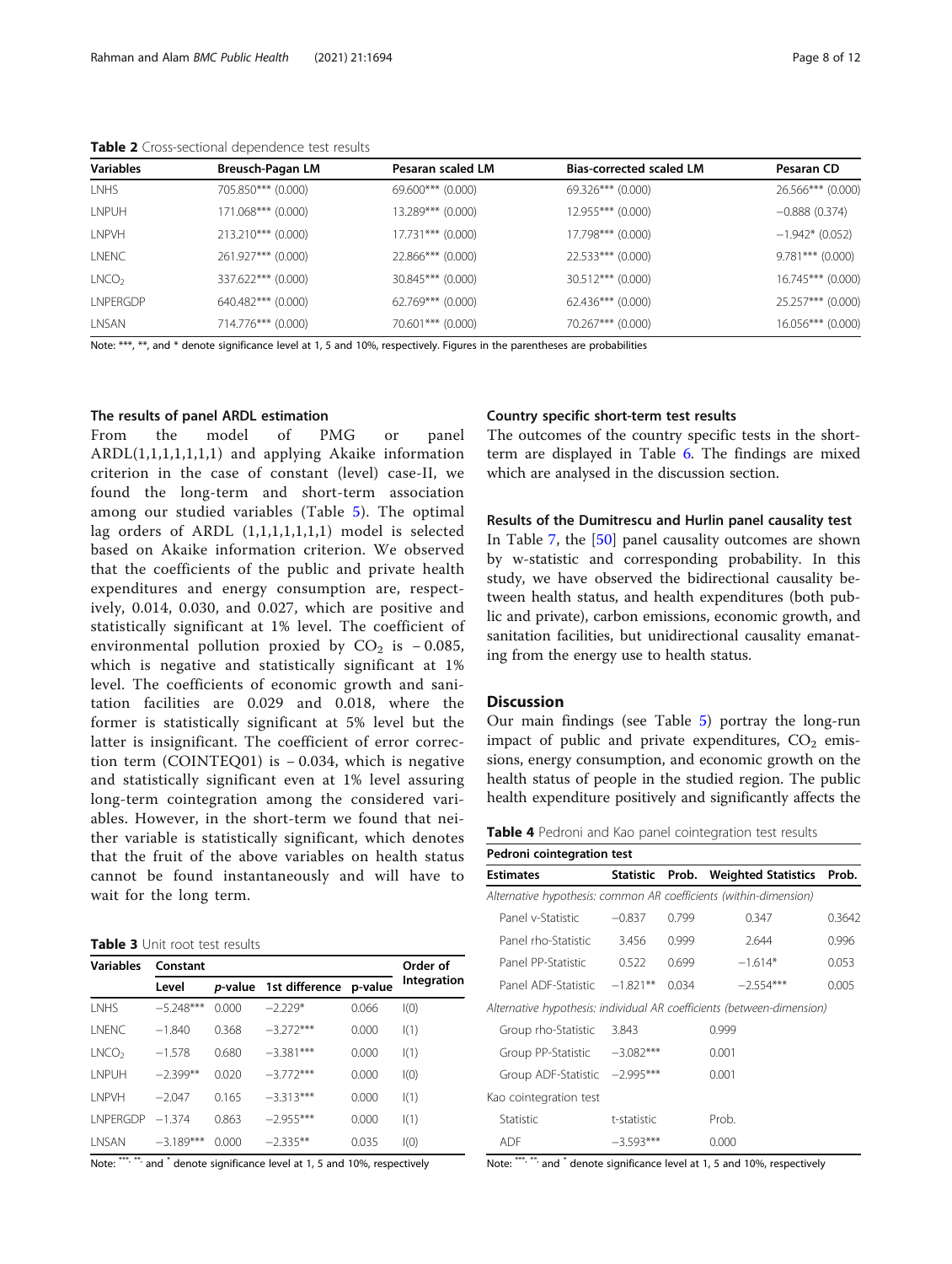<span id="page-8-0"></span>Table 5 PMG or panel ARDL results

| Variable              | Coefficient | Std. Error | <b>T-Statistic</b> | Prob.  |
|-----------------------|-------------|------------|--------------------|--------|
| Long Term             |             |            |                    |        |
| <b>I NPUH</b>         | $0.014***$  | 0.005      | 2.691              | 0.009  |
| I NPVH                | $0.030***$  | 0.011      | 2.821              | 0.006  |
| <b>INENC</b>          | $0.027***$  | 0.009      | 3.095              | 0.003  |
| LNCO <sub>2</sub>     | $-0.085***$ | 0.024      | $-3.568$           | 0.001  |
| <b>INPERGDP</b>       | $0.029**$   | 0.012      | 2.368              | 0.021  |
| <b>INSAN</b>          | 0.018       | 0.069      | 0.261              | 0.795  |
| Short Term            |             |            |                    |        |
| COINTEQ01             | $-0.034***$ | 0.012      | $-2.848$           | 0.0057 |
| D(LNPUH)              | $-0.001$    | 0.001      | $-0.702$           | 0.485  |
| D(LNPVH)              | $-0.005$    | 0.004      | $-1.240$           | 0.219  |
| D(LNENC)              | 0.0004      | 0.0004     | 1.021              | 0.311  |
| D(LNCO <sub>2</sub> ) | 0.003       | 0.002      | 1.616              | 0.110  |
| <b>D(LNPERGDP</b>     | $-0.007$    | 0.004      | $-1.604$           | 0.113  |
| D(LNSAN)              | $-1.122$    | 1.019      | $-1.101$           | 0.274  |
| Constant              | $0.124***$  | 0.048      | 2.587              | 0.0117 |

Note: \*\*\*, \*\*, and  $*$  denote significance level at 1, 5 and 10%, respectively

health status, which is consistent with the findings of [[16](#page-10-0)–[18](#page-10-0), [22\]](#page-10-0), but not consistent with the outcomes of [[20,](#page-10-0) [21](#page-10-0)]. The effect of private health expenditure on health status is also positive and significant, that complies with the results of [[20,](#page-10-0) [22\]](#page-10-0), but does not comply with the findings of [[16,](#page-10-0) [17\]](#page-10-0). Both the public and private health expenditures increase health status in the studied region due to the broader health care facilities and the extent of effect is greater for private health in the longrun. However,, the  $CO<sub>2</sub>$  emissions significantly reduce the health status (proxied as life expectancy at birth), and this outcome is pertinent to the findings of [\[28,](#page-10-0) [29](#page-10-0)], but not pertinent to [\[8](#page-10-0), [31](#page-10-0), [32](#page-10-0)]. This finding implies that the  $CO<sub>2</sub>$  emissions adversely affect human health by

Table 6 Short-term country specific results of all sample countries

generating environmental pollution and deteriorating air quality. The energy consumption has significant positive impact on human health, which is in the line of the findings of [\[24](#page-10-0)–[26\]](#page-10-0), but contrary to the results of [[56\]](#page-11-0). This finding implies that the environmentally friendly energy consumption increases the human life by providing the stimulus utilization of modern medical technologies and storing valuable medicines. Similarly, the economic growth (proxied by per capita GDP) also positively and significantly affects the health status, which is relevant to the outcomes of [\[11](#page-10-0), [22](#page-10-0), [56\]](#page-11-0). This outcome denotes that the balanced and sustained economic growth ensures better health facilities and enables people with financial ability for improved medical care in this region. These findings are pragmatic and rational, and have notable empirical significance in the health sector.

Regarding the country-specific short term results in Table 6 (Section [3.6](#page-7-0)), the negative effect of health care expenditure in various countries may be due to the inefficiency of spending in the health sectors and rampant corruption in health financing. The positive consequence of  $CO<sub>2</sub>$  emissions on the health status of people in some countries may be due to the externality effect of economic development which may generate huge income at the cost of the environment and people may be able to afford better food and housing, but in the long-term, they may affect people's health negatively. For some countries, the negative coefficients of energy consumption, economic growth and sanitation facilities in the short-term may be due to the immediate adverse impact of these variables by creating pressure on the cost, environment and inefficient utilization of energy and sanitation.

#### Conclusion and policy implications

This paper explored the nexus between health status and health expenditures (both public and private), energy consumption and environmental pollution in the

| Country     | <b>COINTEO01</b> | <b>LNPUH</b> | <b>LNPVH</b> | <b>LNENC</b> | LNCO <sub>2</sub> | <b>LNPERGDP</b> | <b>LNSAN</b> | Constant    |
|-------------|------------------|--------------|--------------|--------------|-------------------|-----------------|--------------|-------------|
| Afghanistan | $0.012***$       | $-0.001***$  | $0.001***$   | $0.00***$    | $0.001***$        | $0.001***$      | $0.523***$   | $-0.055***$ |
| Bangladesh  | $-0.03***$       | $-0.003***$  | $-0.016***$  | $0.001***$   | $0.006***$        | $0.018***$      | $0.035***$   | $0.098***$  |
| Bhutan      | $0.0121***$      | $0.005***$   | $-0.0002***$ | $0.003***$   | $-0.0001***$      | $-0.002***$     | $0.877***$   | $-0.052***$ |
| India       | $-0.080***$      | $0.003***$   | $0.009***$   | $-0.001***$  | $0.002***$        | $-0.010***$     | $-0.089***$  | $0.302***$  |
| Maldives    | $-0.058***$      | $0.001***$   | $-0.001***$  | $-0.001***$  | $0.002***$        | $-0.001***$     | $0.0217***$  | $0.218***$  |
| Nepal       | $-0.006***$      | $-0.0002***$ | $-0.001***$  | $-0.000***$  | $0.0002***$       | $-0.001$ ***    | $0.057***$   | $0.024***$  |
| Pakistan    | $-0.066***$      | $0.000***$   | $-0.002***$  | $0.000***$   | $-0.002***$       | $-0.014***$     | $-0.098***$  | $0.241***$  |
| Sri Lanka   | $-0.090***$      | $-0.004***$  | $-0.032***$  | $0.002***$   | $0.017***$        | $-0.036***$     | $-6.245$     | $0.378***$  |
| Myanmar     | $-0.020***$      | $0.0003***$  | $0.002***$   | $-0.0004***$ | $0.001***$        | $-0.018***$     | $-7.951*$    | $0.032***$  |
| Thailand    | $-0.014***$      | $-0.010***$  | $-0.006***$  | $-0.001***$  | $0.002***$        | $-0.008***$     | $1.689**$    | $0.051***$  |

Note: \*\*\*, \*\*, and \* denote significance level at 1, 5 and 10%, respectively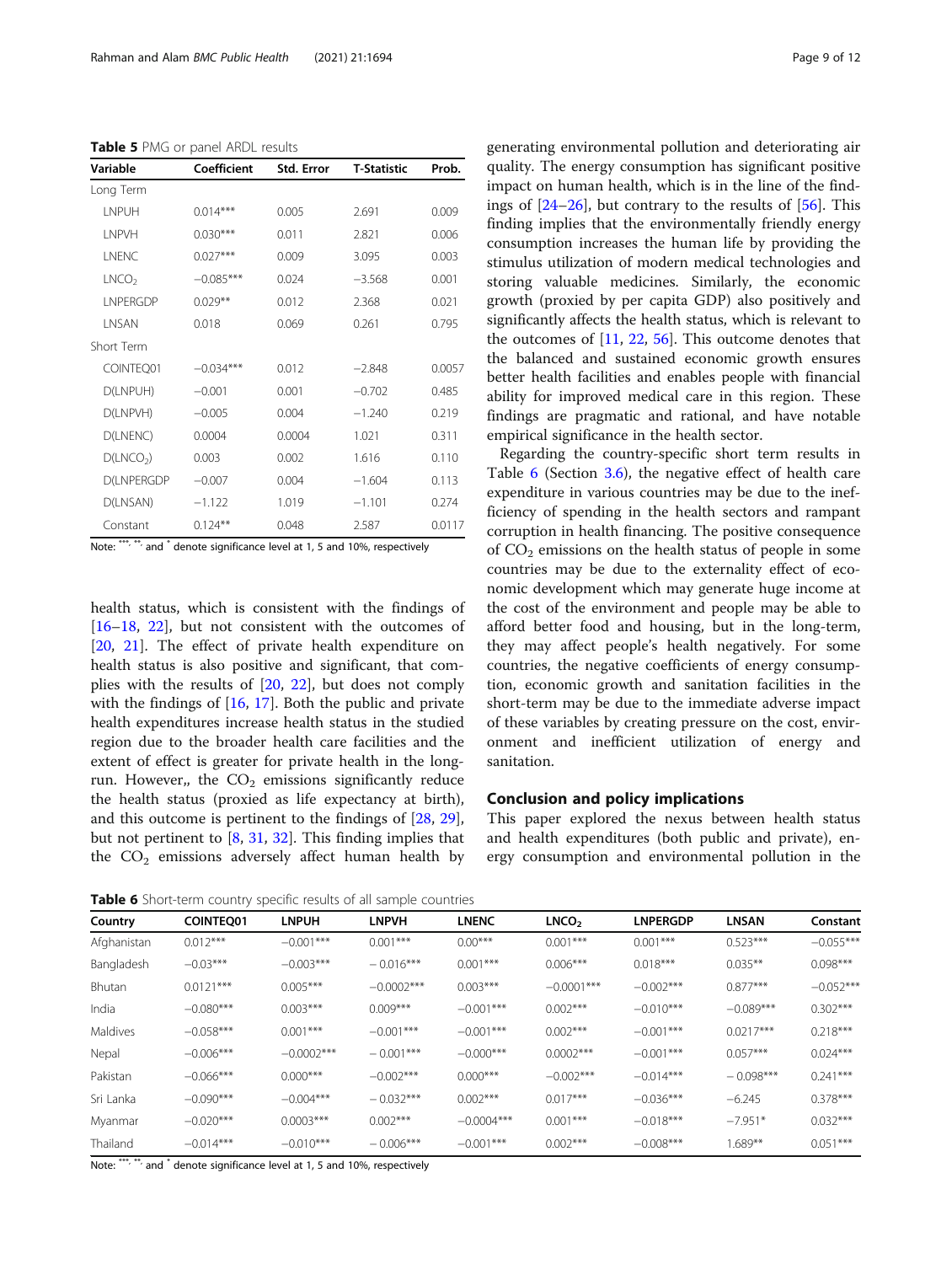#### <span id="page-9-0"></span>Table 7 Causality test results

| <b>Null Hypothesis:</b>               | W-Stat.    | Prob. | <b>Decision</b>                                           |
|---------------------------------------|------------|-------|-----------------------------------------------------------|
| LNPUH does not cause LNHS             | $3.495***$ | 0.000 | $LNPUH \leftrightarrow LNHS$ (bidirectional causality)    |
| I NHS does not cause I NPUH           | $2.783**$  | 0.012 |                                                           |
| <b>I NPVH does not cause I NHS</b>    | 3.786***   | 0.000 | $LNPVH \leftrightarrow LNHS$ (bidirectional causality     |
| I NHS does not cause I NPVH           | $2.454**$  | 0.046 |                                                           |
| LNENC does not cause LNHS             | $5.315***$ | 0.000 | $LNENC \rightarrow LNHS$ (unidirectional causality)       |
| LNHS does not cause LNENC             | 1.623      | 0.501 |                                                           |
| $LNCO2$ does not cause $LNHS$         | $9.660***$ | 0.000 | $LNCO2 \leftrightarrow LNHS$ (bidirectional causality)    |
| LNHS does not cause LNCO <sub>2</sub> | $3.265***$ | 0.000 |                                                           |
| <b>INPERGDP</b> does not cause INHS   | 9.837***   | 0.000 | $LNPERGDP \leftrightarrow LNHS$ (bidirectional causality) |
| LNHS does not cause LNPERGDP          | $3.094***$ | 0.003 |                                                           |
| LNSAN does not cause LNHS             | 19.951***  | 0.000 | $LNSAN \leftrightarrow LNHS$ (bidirectional causality)    |
| LNHS does not cause LNSAN             | 37.283***  | 0.000 |                                                           |

Note: \*\*\*, \*\*\*, and \* denote significance level at 1, 5 and 10%, respectively

SAARC-BIMSTEC region. Using annual data from 2002 to 2017, we have utilized the panel autoregressive distributed lag (ARDL) model, heterogeneous panel causality test, cross sectional dependence test, cointegration test and Pesaran cross sectional dependent (CADF) unit root test to estimate the findings. The acquired results authorize the cointegration among the variables used: public and private health expenditure, energy consumption, and economic growth have positive and statistically significant influence, and environmental pollution has negative and significant effect on the health status of the region in the long-term, but no panel wise significant impact is revealed in the short-term. Bidirectional and unidirectional causality between the studied variables and health status is also revealed. The attained results are theoretically and empirically consistent, and have significant policy implications in the health sector. The policy implication of the findings is: the better and improved health status required to be safeguarded by enunciating the effective policies on both public and private health expenditures, environmental pollution, energy consumption, and economic growth. In this context, the following recommendations should be stressed:

i. Public-private health expenditure policy mix: In order to ensure better health care facilities, an adequate, flexible and affordable, corruption free and appropriate health expenditure policy combining public and private initiatives is needed. Establishing a large number of hospitals, supplying a good number of efficient doctors, nurses, and medical equipment and arranging modern health care facilities and better diagnosis instruments – all are essential to guarantee better health.

- ii. Efficient energy policy: Energy provides the impetus of efficient economic growth which also affects the health status of the people through different channels. By improved living standards, supplying adequate electricity, facilitating manufacturing new drugs, and privileging energy aided medical instruments, energy plays a crucial role in the modern health sector. Therefore, an efficient, affordable, reliable, modern energy policy is urgently required by emphasizing the use of clean and renewable energy in the region.
- iii. Reducing environmental pollution: Environmental pollution affects human health adversely by generating different viruses and bacteria, which are responsible for various diseases like bronchitis, heart problems, lung problems, and flu related diseases like COVID-19 and many other potentially fatal conditions. In this regard, a green environment policy ensuring by the reduction of  $CO<sub>2</sub>$  emissions should be encouraged to foster longevity.
- iv. Health friendly economic growth policy reforms: Economic growth and development enables people to earn more and benefit from more modern health facilities; however, the negative external effect of growth activities (increased pollution) may be detrimental to public health. In this context, sustainable and smart health friendly economic growth policy reforms will be helpful to increase people's life spans throughout the world, and more particularly in the countries that have been mentioned above.

#### Acknowledgements

Not applicable.

#### Authors' contributions

MMR: Study plan; conceptual and methodological development; variable selection; data and result analysis; writing abstract; writing main sections of the paper; polishing and editing, and improving the quality of the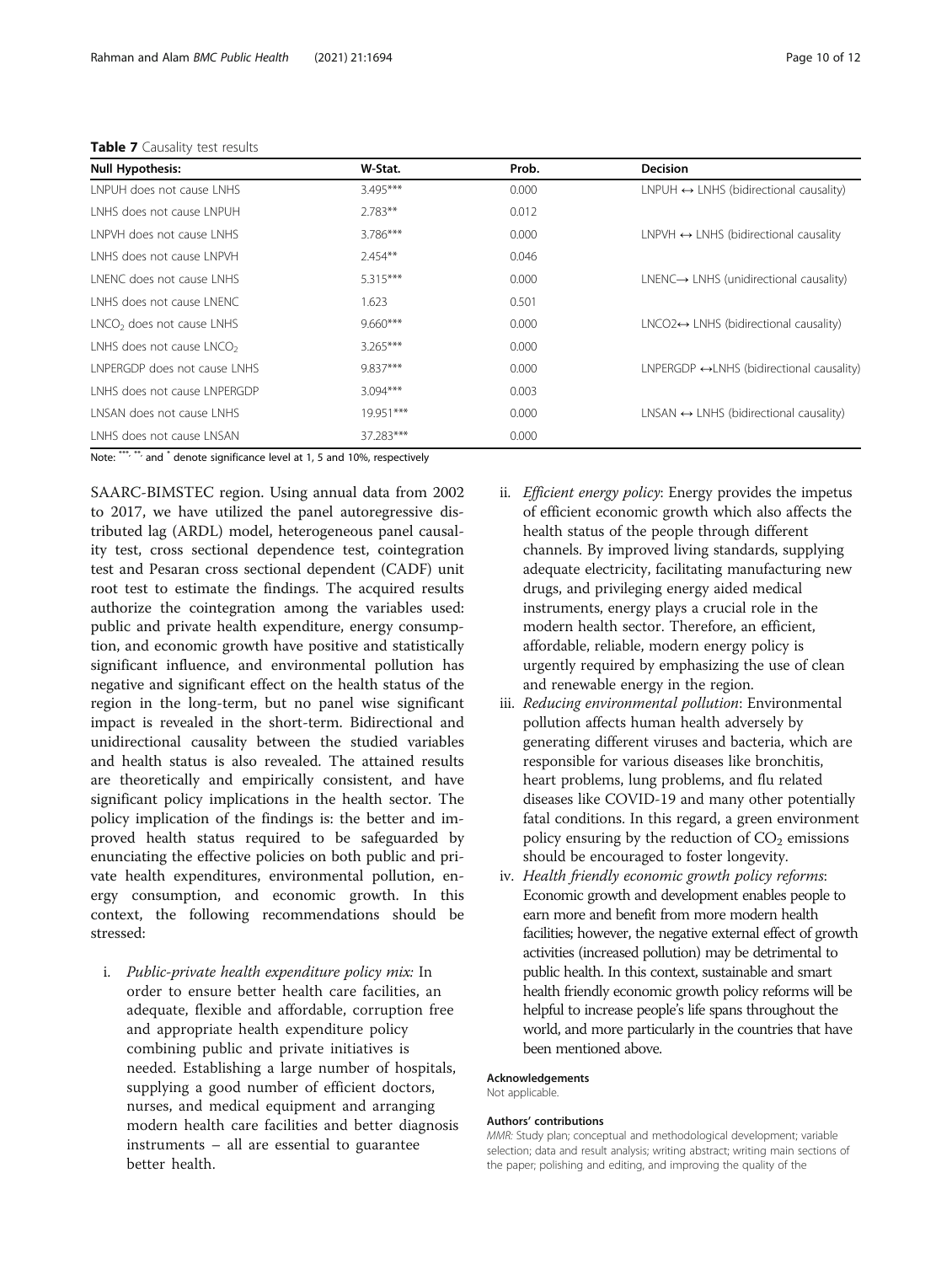<span id="page-10-0"></span>manuscript; overall supervision. KA: Literature review; writing introductory sections, conclusion and mention policy implications; helping to complete the paper; data collection; writing main sections of the paper; econometric estimation; data and result analysis; undertaking the responsibility of corresponding author of this paper. The author(s) read and approved the final manuscript.

#### Funding

The study received no funding.

#### Availability of data and materials

The datasets used and/or analysed during the current study are available from the corresponding author on reasonable request.

#### **Declarations**

Ethics approval and consent to participate

Not applicable.

#### Consent for publication

Not applicable.

#### Competing interests

The authors declare that they have no competing interests.

#### Author details

<sup>1</sup>School of Business, University of Southern Queensland, Toowoomba, Australia. <sup>2</sup>Department of Economics, Bangabandhu Sheikh Mujibur Rahman Science and Technology University, Gopalganj 8100, Bangladesh.

#### Received: 28 May 2021 Accepted: 21 July 2021 Published online: 16 September 2021

#### References

- 1. UN (2015). Sustainable development goals. General assembly. Retrieved from: [https://www.un.org/ga/search/view\\_doc.asp?symbol=A/RES/70/1&La](https://www.un.org/ga/search/view_doc.asp?symbol=A/RES/70/1&Lang=E) [ng=E.](https://www.un.org/ga/search/view_doc.asp?symbol=A/RES/70/1&Lang=E)
- 2. WHO. Accelerating SDG 7 achievement-policy brief # 10: health and energy linkages—maximizing health benefits from the sustainable energy transition: World Health Organization; 2018. Available at: [https://sustaina](https://sustainabledevelopment.un.org/content/documents/17486PB10.pdf) [bledevelopment.un.org/content/documents/17486PB10.pdf](https://sustainabledevelopment.un.org/content/documents/17486PB10.pdf)
- 3. WDI. World development indicators. Washington: World Bank data base; 2020.
- 4. BP (2019). BP Statistical Review 2019. Retrieved from: [https://www.bp.com/](https://www.bp.com/en/global/corporate/energy-economics/statistical-review-of-world-energy.html) [en/global/corporate/energy-economics/statistical-review-of-world-energy.](https://www.bp.com/en/global/corporate/energy-economics/statistical-review-of-world-energy.html) [html.](https://www.bp.com/en/global/corporate/energy-economics/statistical-review-of-world-energy.html)
- Knoema (2020). World data Atlas. Retrieved from: [https://knoema.com/.](https://knoema.com/)
- 6. Deshpande N, Kumar A, Ramaswami R. The effect of National Healthcare expenditure on life expectancy: Georgia Institute of Technology; 2014. Retrieved from <http://hdl.handle.net/1853/51648>
- 7. Jaba E, Balan CB, Robu IB. The relationship between life expectancy at birth and health expenditures estimated by a cross-country and time-series analysis. Procedia Economics Finance. 2014;15:108–14. [https://doi.org/10.101](https://doi.org/10.1016/S2212-5671(14)00454-7) [6/S2212-5671\(14\)00454-7](https://doi.org/10.1016/S2212-5671(14)00454-7).
- Duba J, Berry J, Fang A, Baughn M. The effects of health care expenditures as a percentage of GDP on life expectancies. Res Appl Econ. 2018;10(2):50– 65. <https://doi.org/10.5296/rae.v10i2.12654>.
- Bousmah MQ, Ventelou B, Abu-Zaineh M. Medicine and democracy: the importance of institutional quality in the relationship between health expenditure and health outcomes in the MENA region. Health Policy. 2016; 120(8):928–35. <https://doi.org/10.1016/j.healthpol.2016.06.005>.
- 10. Becchetti L, Conzo P, Salustri F. The impact of health expenditure on the number of chronic diseases. Health Policy. 2017;121(9):955–62. [https://doi.](https://doi.org/10.1016/j.healthpol.2017.07.008) [org/10.1016/j.healthpol.2017.07.008.](https://doi.org/10.1016/j.healthpol.2017.07.008)
- 11. Rahman MM, Khanam R, Rahman M. Health care expenditure and health outcome nexus: new evidence from the SAARC-ASEAN region. Glob Health. 2018;14(1):113. [https://doi.org/10.1186/s12992-018-0430-1.](https://doi.org/10.1186/s12992-018-0430-1)
- 12. Jiang J, Luoa L, Xu P, Wanga P. How does social development influence life expectancy? A geographically weighted regression analysis in China. Public Health. 2018;163:95–104. [https://doi.org/10.1016/j.puhe.2018.06.003.](https://doi.org/10.1016/j.puhe.2018.06.003)
- 13. Tran LD, Zimmerman FJ, Fielding JE. Public health and the economy could be served by reallocating medical expenditures to social programs. SSM – Popul Health. 2017;3:185–91. <https://doi.org/10.1016/j.ssmph.2017.01.004>.
- 14. Hitiris T, Posnett J. The determinants and effects of health expenditure in developed countries. J Health Econ. 1992;11(2):173–81. [https://doi.org/10.1](https://doi.org/10.1016/0167-6296(92)90033-W) [016/0167-6296\(92\)90033-W](https://doi.org/10.1016/0167-6296(92)90033-W).
- 15. Barlow R, Vissandjee B. Determinants of national life expectancy. Can J Dev Stud. 1999;20(1):9–28. [https://doi.org/10.1080/02255189.1999.9668787.](https://doi.org/10.1080/02255189.1999.9668787)
- 16. Ray D, Linden M. Health expenditure, longevity, and child mortality: dynamic panel data approach with global data. Int J Health Econ Manage. 2020;20(1):99–119. [https://doi.org/10.1007/s10754-019-09272-z.](https://doi.org/10.1007/s10754-019-09272-z)
- 17. Rezapour A, Mousavi A, Lofti F, Movahed MS, Alipour S. The effects of health expenditure on health outcomes based on the classification of public health expenditure: A panel data approach. Shiraz E-Med J. 2019; 20(12). <https://doi.org/10.5812/semj.88526>.
- 18. Aísa R, Clemente J, Pueyo F. The influence of (public) health expenditure on longevity. Int J Public Health. 2014;59(5):867–75. [https://doi.org/10.1007/](https://doi.org/10.1007/s00038-014-0574-6) [s00038-014-0574-6.](https://doi.org/10.1007/s00038-014-0574-6)
- 19. Golinelli D, Toscano F, Bucci A, Lenzi J, Fantini MP, Nante N, et al. Health expenditure and all-cause mortality in the 'galaxy' of Italian regional healthcare systems: a 15-year panel data analysis. Appl Health Econ Health Policy. 2017;15(6):773–83. [https://doi.org/10.1007/s40258-017-0342-x.](https://doi.org/10.1007/s40258-017-0342-x)
- 20. Nkemgha GZ, Tékam HO, Belek A. Healthcare expenditure and life expectancy in Cameroon. J Public Health. 2020;29(3):683–91. [https://doi.](https://doi.org/10.1007/s10389-019-01181-2) [org/10.1007/s10389-019-01181-2.](https://doi.org/10.1007/s10389-019-01181-2)
- 21. van den Heuvel WJ, Olaroiu M. How important are health care expenditures for life expectancy? A comparative, European analysis. J Am Med Dir Assoc. 2017;18(3):276–e9.
- 22. Novignon J, Olakojo SA, Nonvignon J. The effects of public and private health care expenditure on health status in sub-saharan africa: new evidence from panel data analysis. Heal Econ Rev. 2012;2(1):22. [https://doi.](https://doi.org/10.1186/2191-1991-2-22) [org/10.1186/2191-1991-2-22.](https://doi.org/10.1186/2191-1991-2-22)
- 23. Akinci F, Hamidi S, Suvankulov F, Akhmedjonov A. Examining the impact of health care expenditures on health outcomes in the middle East and N. Africa. J Health Care Finance. 2014;41(1).
- 24. Shobande OA. The effects of energy use on infant mortality rates in Africa. Environ Sustainability Indicators. 2020;5:100015. [https://doi.org/10.1016/j.](https://doi.org/10.1016/j.indic.2019.100015) [indic.2019.100015.](https://doi.org/10.1016/j.indic.2019.100015)
- 25. Hanif I. Energy consumption habits and human health nexus in sub-Saharan Africa. Environ Sci Pollut Res Int. 2018;25(22):21701–12. [https://doi.org/10.1](https://doi.org/10.1007/s11356-018-2336-0) [007/s11356-018-2336-0.](https://doi.org/10.1007/s11356-018-2336-0)
- 26. Youssef AB, Lannes L, Rault C, Soucat A. Energy consumption and health outcomes in Africa. J Energy Dev Int Res Center Energy Econ Dev. 2016;41(1 & 2):175–200.
- 27. Jorgenson A, Alekseyko A, Giedraitis V. Energy consumption, human wellbeing and economic development in central and eastern European nations: A cautionary tale of sustainability. Energy Policy. 2014;66:419–27. [https://doi.](https://doi.org/10.1016/j.enpol.2013.11.020) [org/10.1016/j.enpol.2013.11.020](https://doi.org/10.1016/j.enpol.2013.11.020).
- 28. Balan F. Environmental quality and its human health effects: a causal analysis for the EU-25. Int J Appl Econ. 2016;13(1):57–71.
- 29. Ali A, Audi M. The impact of income inequality, environmental degradation and globalization on life expectancy in Pakistan: an empirical analysis. Int J Econ Empir Res. 2016;4(4):182–93.
- 30. Nathaniel S, Khan S. Public health financing, environmental quality, and the quality of life in Nigeria. J Public Affairs. 2020:e2103. [https://doi.org/10.1002/pa.2103.](https://doi.org/10.1002/pa.2103)
- 31. Amuka JI, Asogwa FO, Ugwuanyi RO, Omeje AN, Onyechi T. Climate change and life expectancy in a developing country: evidence from greenhouse gas (CO2) emission in Nigeria. Int J Econ Financ Issues. 2018;8(4):113–9.
- 32. Monsef A, Mehrjardi AS. Determinants of life expectancy: a panel data approach. Asian Econ Financ Rev. 2015;5(11):1251–7. [https://doi.org/10.184](https://doi.org/10.18488/journal.aefr/2015.5.11/102.11.1251.1257) [88/journal.aefr/2015.5.11/102.11.1251.1257](https://doi.org/10.18488/journal.aefr/2015.5.11/102.11.1251.1257).
- 33. Mutizwa A, Makochekanwa A. Impact of environmental quality on health status: a study of 12 southern African development community (SADC) countries between 2000 and 2008. Botswana J Econ. 2015;13(1):87–111.
- 34. Rahman MM, Alam K, Velayutham E. Is industrial pollution detrimental to public health? Evidence from the world's most industrialised countries. BMC Public Health. 2021;21(1). [https://doi.org/10.1186/s12889-021-11217-6.](https://doi.org/10.1186/s12889-021-11217-6)
- 35. Sinha A. Carbon emissions and mortality rates: a causal analysis for India (1971-2010). Int J Econ Pract Theories. 2014;4(4):486–92.
- 36. Matthew OA, Owolabi OA, Osabohien R, Urhie E, Ogunbiyi T, Olawande TI, et al. Carbon emissions, agricultural output and life expectancy in West